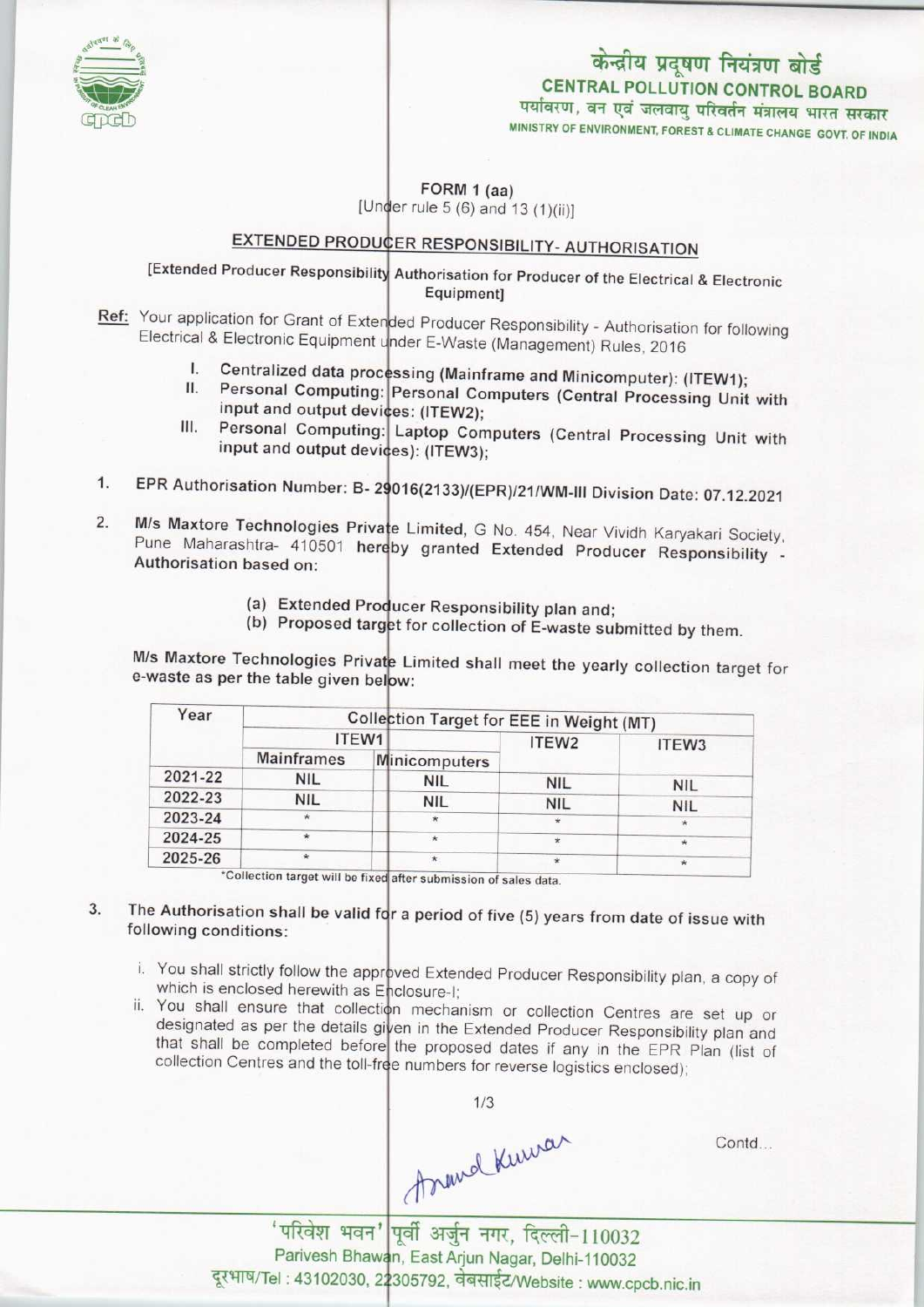

### From pre page....

- iii. You shall ensure that all the collected e-waste is channelized to your dismantler/recycler M/s E-waste Recycler India, Shed No 15 Roz ka Meo Industrial area Nuh and records shall be maintained at recycler/dismantler and your end
- iv. You shall maintain records shall be inaintained at recycler/dismantler and your end;<br>iv. You shall maintain records, in Form-2 of these Rules, of e-waste and make such records available for scrutiny by Central Pollution Control Board;
- v. You shall file annual returns in Form-3 to the Central Pollution Control Board on or before 30th day of June following the financial year to which that returns relates.

### vi. General Terms & Conditions of the Authorisation:

- a. The authorisation shall comply with provisions of the Environment (Protection) Act, 1986 and the E-waste (Management) Rules, 2016 made there under the dationsation shall comply with provisions of the Environment (Protection) Act<br>1986 and the E-waste (Management) Rules, 2016 made there under;<br>b. The authorisation or its renewal shall be produced for inspection at the
- an officer authorised by the Central Pollution Control Board; an officer authorised by the Central Pollution Control Board;<br>
c. Any change in the approved Extended Producer Responsibility plan should be<br>
informed to Central Dubbe
- informed to Central Pollution Control Board within 15 days on which decision shall be communicated by Central Pollution Control Board within sixty days<br>d. It is the duty of the authorised person to take prior permission of
- It is the duty of the authorised person to take prior permission of the Central Pollution Control Board to close down any collection centre/points or any other facility which are part of the EPR plan; facility which are part of the EPR plan;<br>e. An application for the renewal of authorisation shall be made as laid down in sub-
- rule (vi) of rule of 13(1) the  $E W$ aste (Management) Rules, 2016 e. An application for the renewal of authorisation shall be made as laid down in sub-<br>rule (vi) of rule of 13(1) the E-Waste (Management) Rules, 2016;<br>f. The Board reserves right to cancel/amend/revoke the authorisation at
- per the policy of the Board or Government

### vii. Additional Conditions: -

- a) That the applicant will submit annual sales data along with annual returns
- b) That the applicant has to ensure that the addresses of collection points provided by them in their EPR Plan are correct and traceable and the collection points/centres are functional;
- c) That the applicant will submit revised application for grant of EPR Authorisation in case of applicant adding/changing PRO or changing its EPR Plan;

 $2/3$ Anamal Kuman

Contd